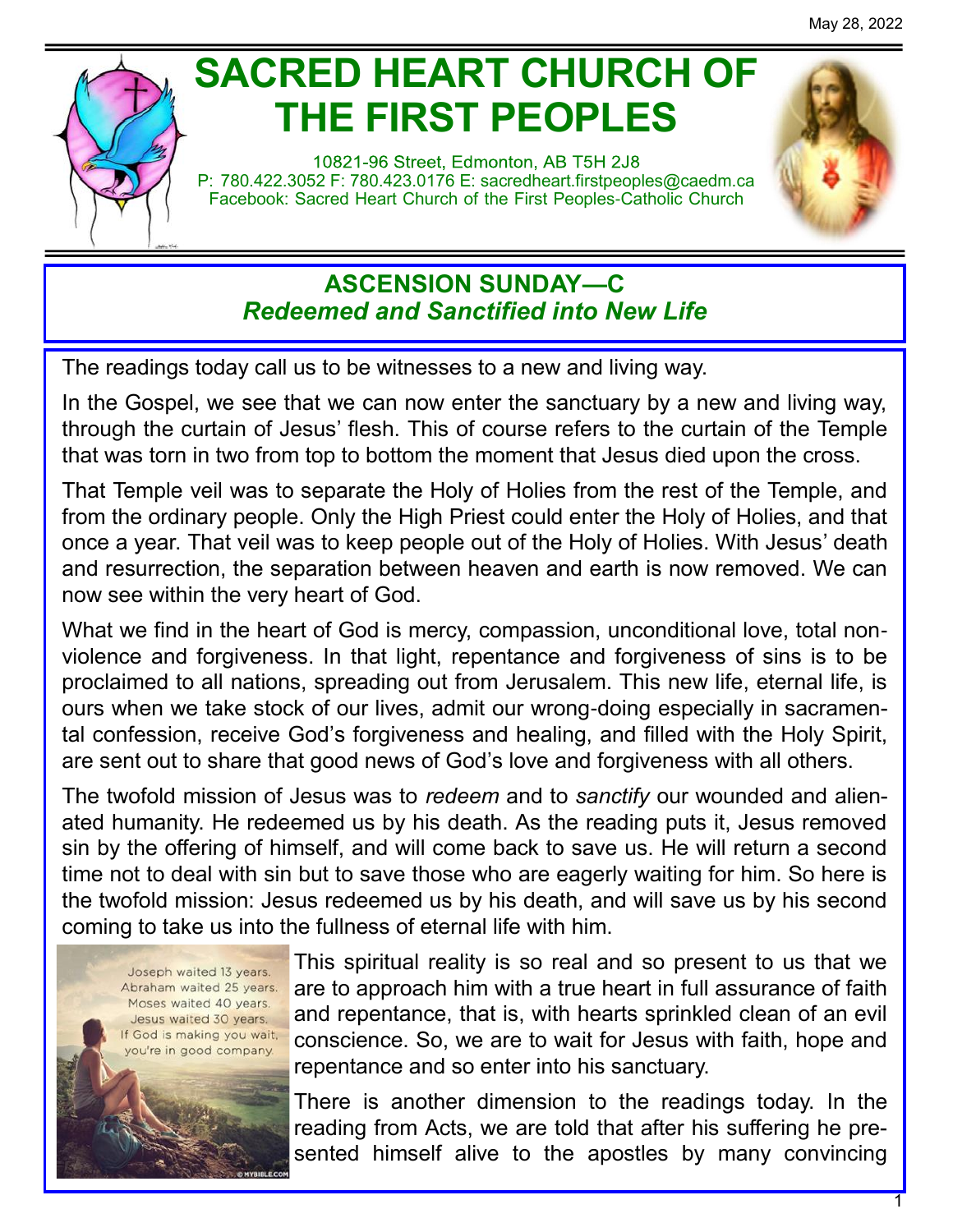proofs, appearing to them during forty days and speaking to them about the Kingdom of God. Imagine what those precious days must have been like – the Risen Lord appearing to the apostles and his disciples, walking and talking with them, and teaching them especially two things: the first, as mentioned, is all about the Kingdom of God. The other would have to be the need to grieve and mourn his loss. That is, they would no longer have him with them in the flesh, but if they believed, they would have his presence to them in an even better way – through the gift of his Holy Spirit.

Jesus came to inaugurate the Reign of God here, among us, and especially in and through the Church, which was to become his Body, his presence here on earth. What a lofty mission has been given to us. We are to make present his love and caring, and in that way do what he did, make present to humanity the love and caring of the Father for all peoples, and for all of creation.



Patty attended a 12 Step Pilgrimage. A fashion designer, she stood out from all the rest of the participants with her brand name clothing and flashy jewellery. As the program progressed, however, it became apparent to her group that she was out of touch with her reality. She was very unemotional, with an intellectual approach to everything, including pain. She would interrupt someone's sharing to ask questions like, "Well, what is pain anyway?"

When it was her turn to share before crowd with her family group the next morning, however, she broke into tears, fell to the floor, and began to hyperventilate. Luckily, the director was very experienced with this phenomenon. With some help he took her into the sacristy, opened a window to give her fresh air, and calmed her down. He mentioned to the team that she would be okay. She had simply bottled up a lifetime of emotion such as hurt and guilt, and it all tried to come out at once.

Part of her story was fighting with her husband, who then raped her. She told him she wished him dead. He died in a car accident the next day, which left her riddled with guilt and in shock. In her pain and numbness, she aborted their child. Finally, through the secure environment and caring process of the pilgrimage, she was beginning to experience the understanding, the compassion, the forgiveness of a loving God from whom she had run for so many years. She was beginning to enter into a new and living way of life that Jesus promised to give us.

The Eucharist that we celebrate together now is an appearance of Jesus to us, like the meal in the inn at Emmaus, the meal on the shore of Lake Tiberias and the fish Jesus ate before the eyes of the Apostles. It is an experience for us of acceptance, love and forgiveness that empowers us to do same, to let go, and experience the Ascension which leads to living Pentecost each day of our lives, in peace and joy.

Archbishop Emeritus Sylvain Lavoie, OMI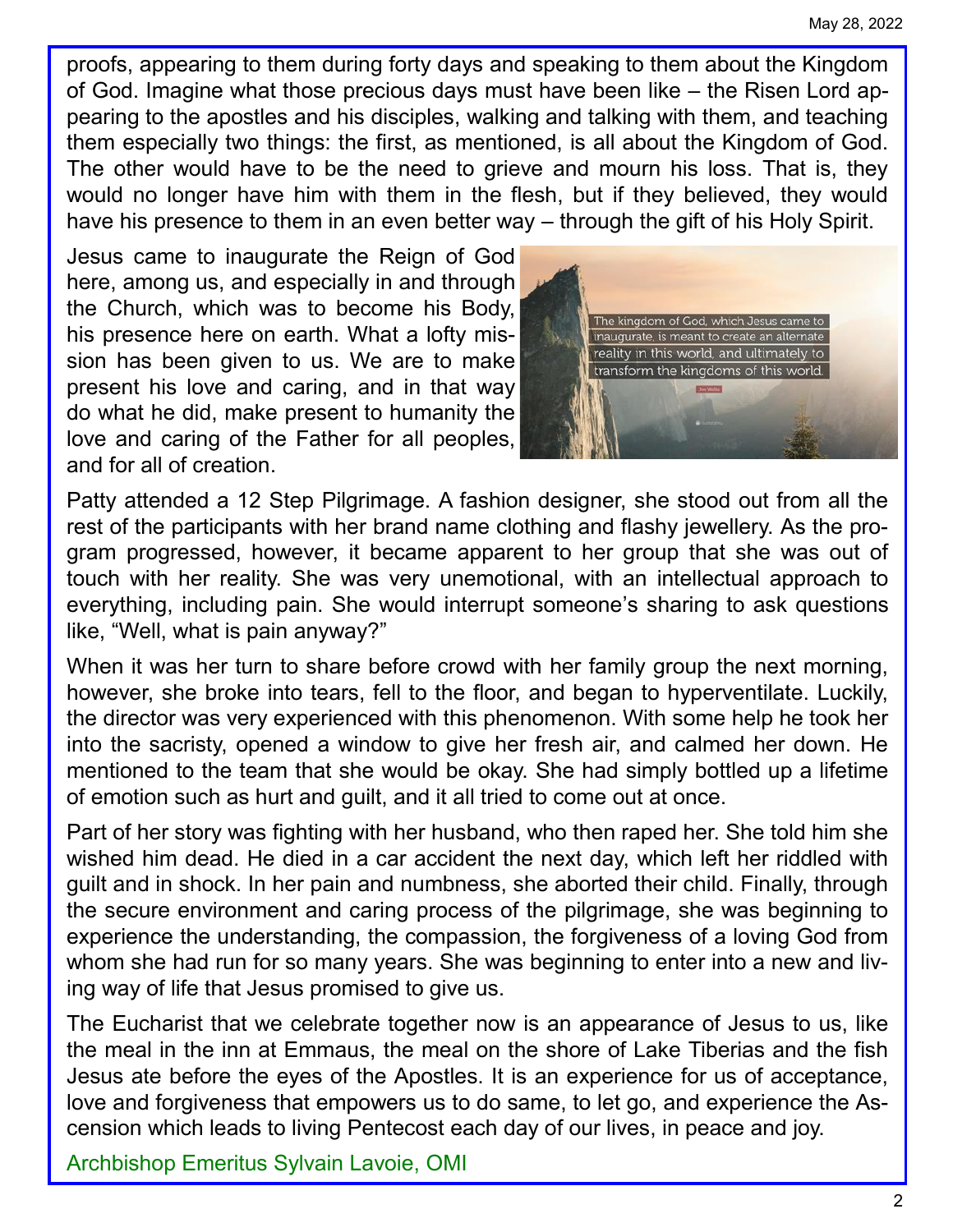# **LIVING BEYOND DOUBT**

What should be our reaction in the face of the fact that God often seems silent, distant, dead? How do we move from believing only in the physical, from believing in the reality of only what we can see, feel, touch, taste, and smell, to believing in the existence of deeper, spiritual, realities?

One answer can be found in the biblical account of the apostle Thomas, and his doubt about the resurrection of Jesus. Remember how he protests: "Unless I can (physically) place my finger in the wounds of his hands and stick my finger into the wound of his side, I will not believe." It is noteworthy that Jesus offers no resistance or rebuke in the face of this remark. Instead, he takes Thomas at his word: "Come here, and (physically) place your finger in the wounds of my hand and the wound in my side; see for yourself that I am real and not a ghost."

That is an open challenge for all of us: "Come and see for yourselves that I am real and not a ghost!" That challenge has a couple of conditions, however: honesty and generosity.

Skepticism and agnosticism, even atheism, are not a problem if one is honest, nonrationalizing, non-lying, ready to efface oneself before reality as it appears, *and* generous in giving his or her life away in service. If these conditions are met, God, the author and source of all reality, will eventually become evident, even to those who need physical proof. The story of Thomas teaches us that, and assures us that God is neither angered nor threatened by an honest agnosticism.



Faith is never a certainty. Neither is it the sure feeling that God exists. There are, for every one of us, dark nights of the soul, silences of God, cold lonely seasons, bitter times when God's appearances to us cannot be truly grasped or recognized.

The history of faith, as witnessed by the life of Jesus and the lives of the saints, shows us that God often seems dead and, at those times, the reality of the empirical world can so overpower us that nothing seems real except what we can see and feel right now, namely our own pain

Ron Rolheiser, San Antonio, Texas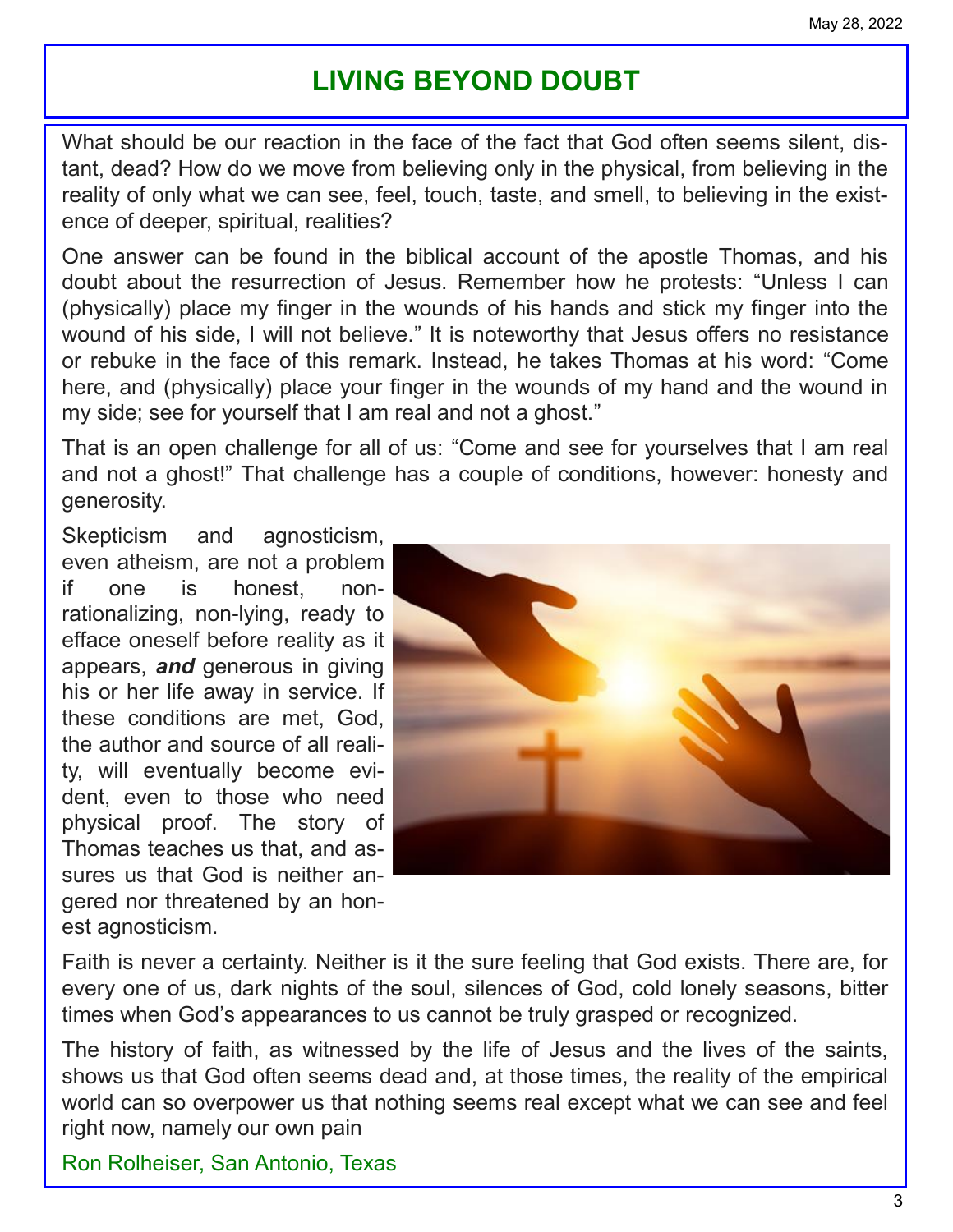## **ASCENSION OF THE LORD**

The feast of the Ascension of the Lord is not a feast which brings an end to Jesus' work rather this feast marks transition from a limited sphere of activities like preaching, healing, living and dying within the geographical space of Israel to the exalted position of being in glory at the Father's right hand and interceding for us all.

Forty days recalls the experience of the two prophet ancestors who had spoken with Jesus on the mount of transfiguration. For forty days God instructed Moses in the law on Mount Sinai, for forty days Elijah journeyed to Horeb before his encounter with God in the absolute silence outside the cave. Forty is also a biblical number of transitions to a new stage of salvation history. For forty days the apostles share the company of the risen Jesus, eat with him, and wait for the Holy Spirit, the promise of the Father who will be given to them. Therefore, the Ascension points to the need for Pentecost and the Spirit-filled passion that will make the disciples the witnesses of Jesus throughout the world until he comes again.

In today's Gospel, Luke explains that suffering is not the last word for any of us. Christ comes to his followers and offers them his blessing. Through his death, resurrection and ascension Jesus restores to them a deeper sense of hope and peace. This experience of faith will continue to remain with them in the Spirit promised by the Father. This is also very clear in the Acts of the Apostles where Luke tells of the presence of Christ in the early Church reminding us of the Lord's promise that we will never be alone. He also reminds us that through Christ's passion and his rising from death that are the source of our hope. The ascension experience tells us that Christ has conquered everything of the past and the present and is with us to the end of time. He leaves behind us the Advocate so that we might be people of the spirit, people with a

new dignity who are reconciled with one another. Definitely, his return to the Father in glory gives us new cause to celebrate our redeemed humanity Luke concludes his Gospel by again opening his disciples' eyes and hearts to the Scriptures, as he had done at Emmaus. But now he goes further by commissioning them to preach repentance and forgiveness of sins to all the nations. Again, before their ascending Lord, the disciples prostrate themselves with joy and just as Luke's Gospel had begun in the Temple and so also it ends there.



As we gather around his table, it is good to ask the question. What is it that stops us celebrating our redeemed humanity? One thing that often holds us back is our fear: fear of failure, fear of being alone, fear of being misunderstood or fear of death etc. The truth is that Christ has conquered everything, and he is simply asking us to trust in him and let go of our fears that we might ascend to a new level of human integrity. Accepting our vocation is one of the greatest honors we can show our redeemed humanity. By accepting and pursuing our God given vocation we are extending the incarnation of Jesus in history and are fulfilling the hope of God that we will go to the ends of the earth to share the good news. By Susai Jesu, OMI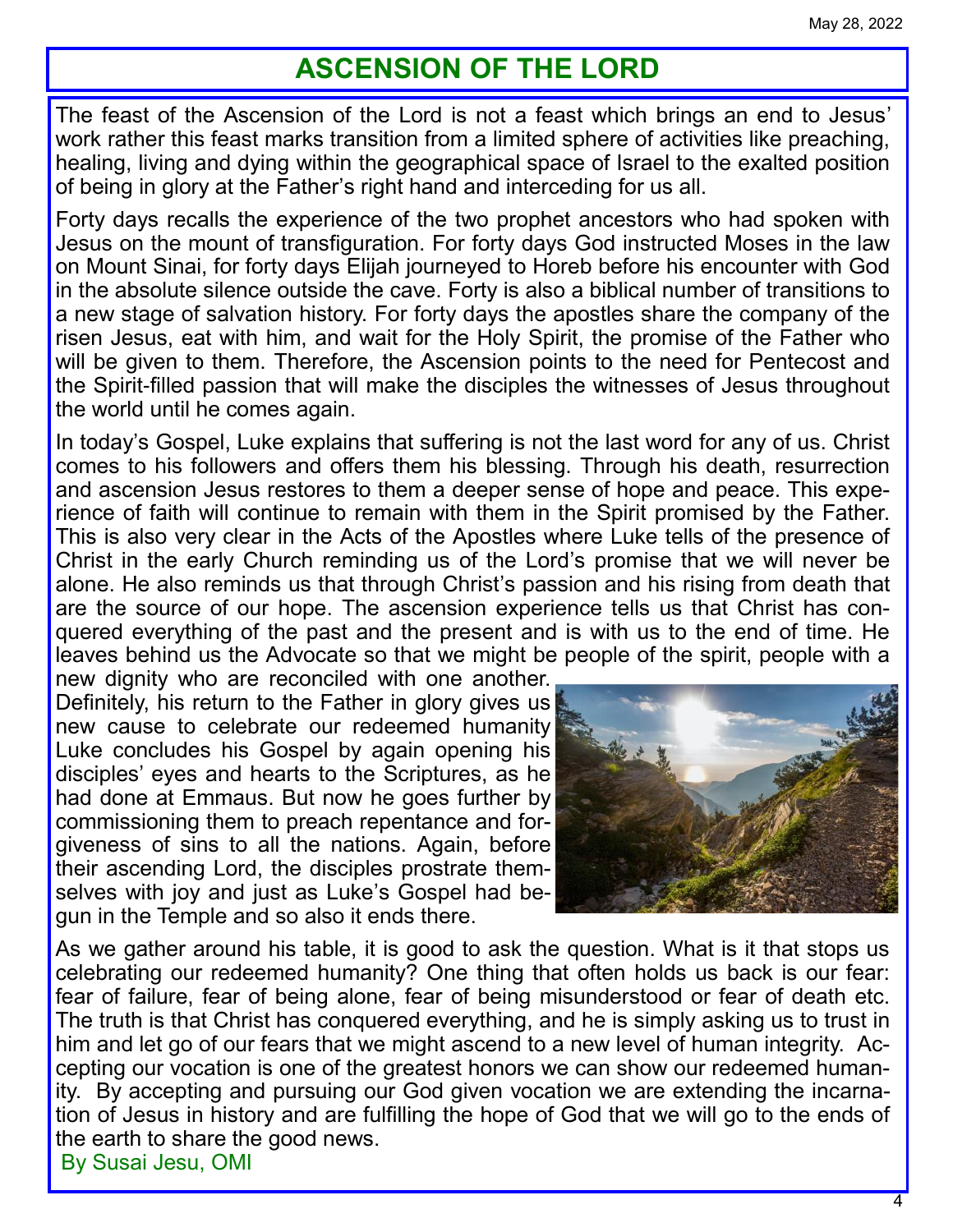## **LEAVING PEACE BEHIND AS OUR FAREWELL GIFT**

In the Gospel of John, Jesus gives a long farewell speech at the Last Supper on the night before he dies.

His disciples, understandably, are shaken, afraid, and not prepared to accept the brute reality of his impending death. He tries to calm them, reassure them, give them things to cling to, and he ends with these words: I am going away, but I will leave you a final gift, the gift of my peace.

I suspect that almost everyone reading this will have had an experience of grieving the death of a loved one, a parent, spouse, child, or friend, and finding, at least after a time, beneath the grief a warm sense of peace whenever the memory of the loved one surfaces or is evoked. I lost both of my parents when I was in my early twenties and, sad as were their farewells, every memory of them now evokes a warmth. Their farewell gift was the gift of peace.

How do we live in such a way that peace will be our final farewell gift to our families, our loved ones, our faith community, and our world?

Peace, as we know, is a whole lot more than the simple absence of war and strife. Peace is constituted by two things: harmony and completeness. To be at peace something must have an inner consistency so that all of its movements are in harmony with each other, and it must also have a completeness so that it is not still aching for something it is missing.

When Jesus promises peace as his farewell gift, he identifies it with the Holy Spirit; and, as we know, that is the spirit of charity, joy, peace, patience, goodness, longsuffering, fidelity, mildness, and chastity.

When some people leave anything - a job, a marriage, a family, or a community they leave chaos behind, a legacy of disharmony, unfinished business, anger, bitterness, jealousy, and division. And then there are others who leave behind a legacy of harmony and completeness, a spirit of understanding, compassion, affirmation, and unity.

Going away in death has the same dynamic. By the way we live and die we will leave behind either a spirit that perennially haunts the peace of our loved ones, or we will leave behind a spirit that brings a warmth every time our memory is evoked.

Ron Rolheiser, San Antonio, Texas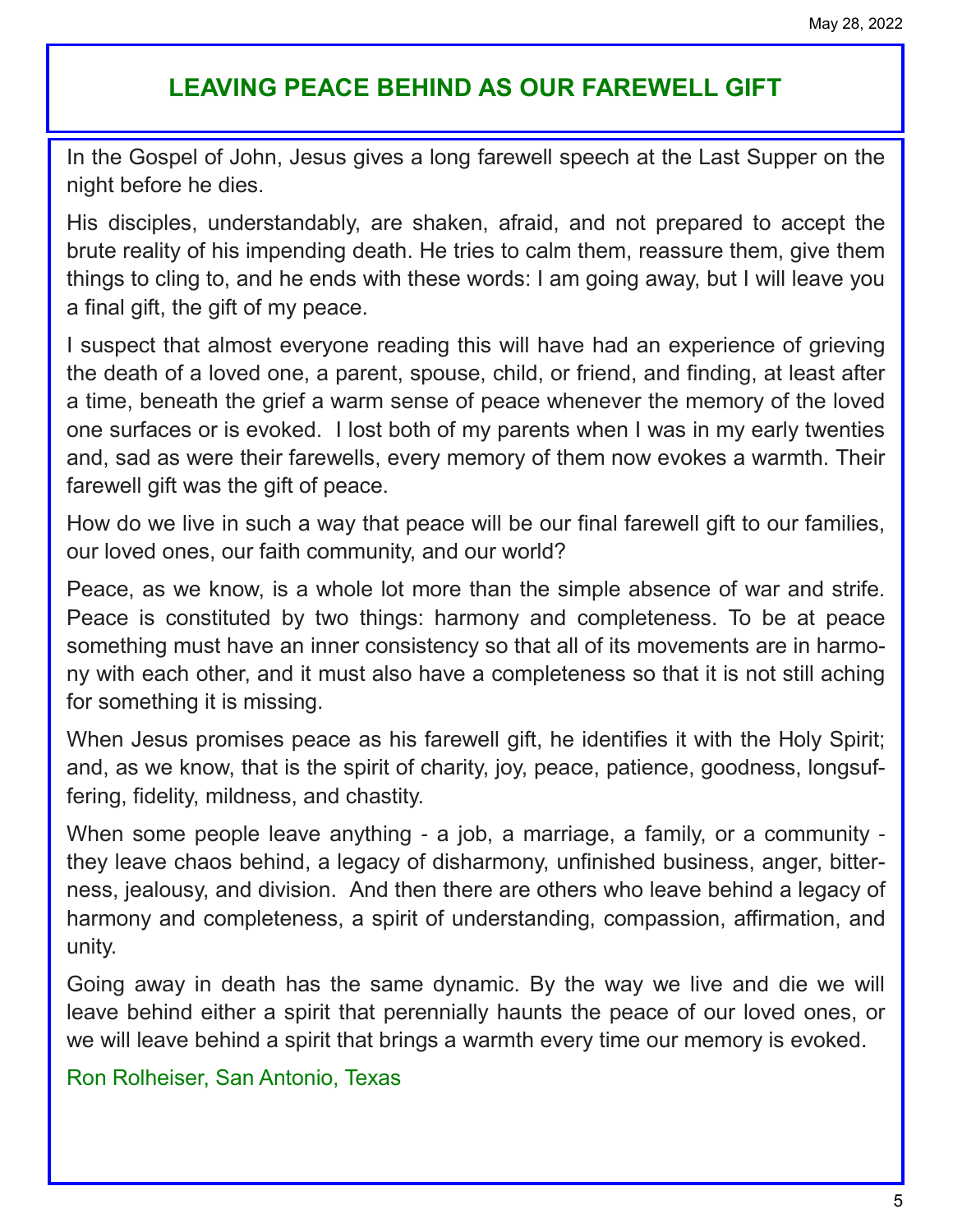## *READINGS FOR ASCENSION SUNDAY*

#### **FIRST READING**

#### **A reading from the Acts of the Apostles (Acts 1.1-11)**

In the first book, Theophilus, I wrote about all that Jesus did and taught from the beginning until the day when he was taken up to heaven, after giving instructions through the Holy Spirit to the Apostles whom he had chosen. After his suffering he presented himself alive to them by many convincing proofs, appearing to them during forty days and speaking about the kingdom of God.

While staying with them, he ordered them not to leave Jerusalem, but to wait there for the promise of the Father. "This," he said, "is what you have heard from me; for John baptized with water, but you will be baptized with the Holy Spirit not many days from now."

So when they had come together, they asked him, "Lord, is this the time when you will restore the kingdom to Israel?" He replied, "It is not for you to know the times or periods that the Father has set by his own authority. But you will receive power when the Holy Spirit has come upon you; and you will be my witnesses in Jerusalem, in all Judea and Samaria, and to the ends of the earth."

When he had said this, as they were watching, he was lifted up, and a cloud took him out of their sight. While he was going and they were gazing up toward heaven, suddenly two men in white robes stood by them. They said, "Men of Galilee, why do you stand looking up toward heaven? This Jesus, who has been taken up from you into heaven, will come in the same way as you saw him go into heaven."

#### **Thanks be to God**.

#### **RESPONSORIAL PSALM (Psalm 47)**

#### **Response: God has gone up with a shout, the Lord with the sound of a trumpet.**

Clap your hands, all you peoples; shout to God with loud songs of joy. For the Lord, the Most High, is awesome, a great king over all the earth. R.

God has gone up with a shout, the Lord with the sound of a trumpet. Sing praises to God, sing praises; sing praises to our King, sing praises. R.

For God is the king of all the earth; sing praises with a Psalm. God is king over the nations; God sits on his holy throne. R.

#### **SECOND READING**

#### **A reading from the letter to the Hebrews (Hebrews 9.24-28; 10.19-23)**

In the spirit the Angel carried me away to a great, high mountain and showed me the holy city Jerusalem coming down out of heaven from God. It has the glory of God and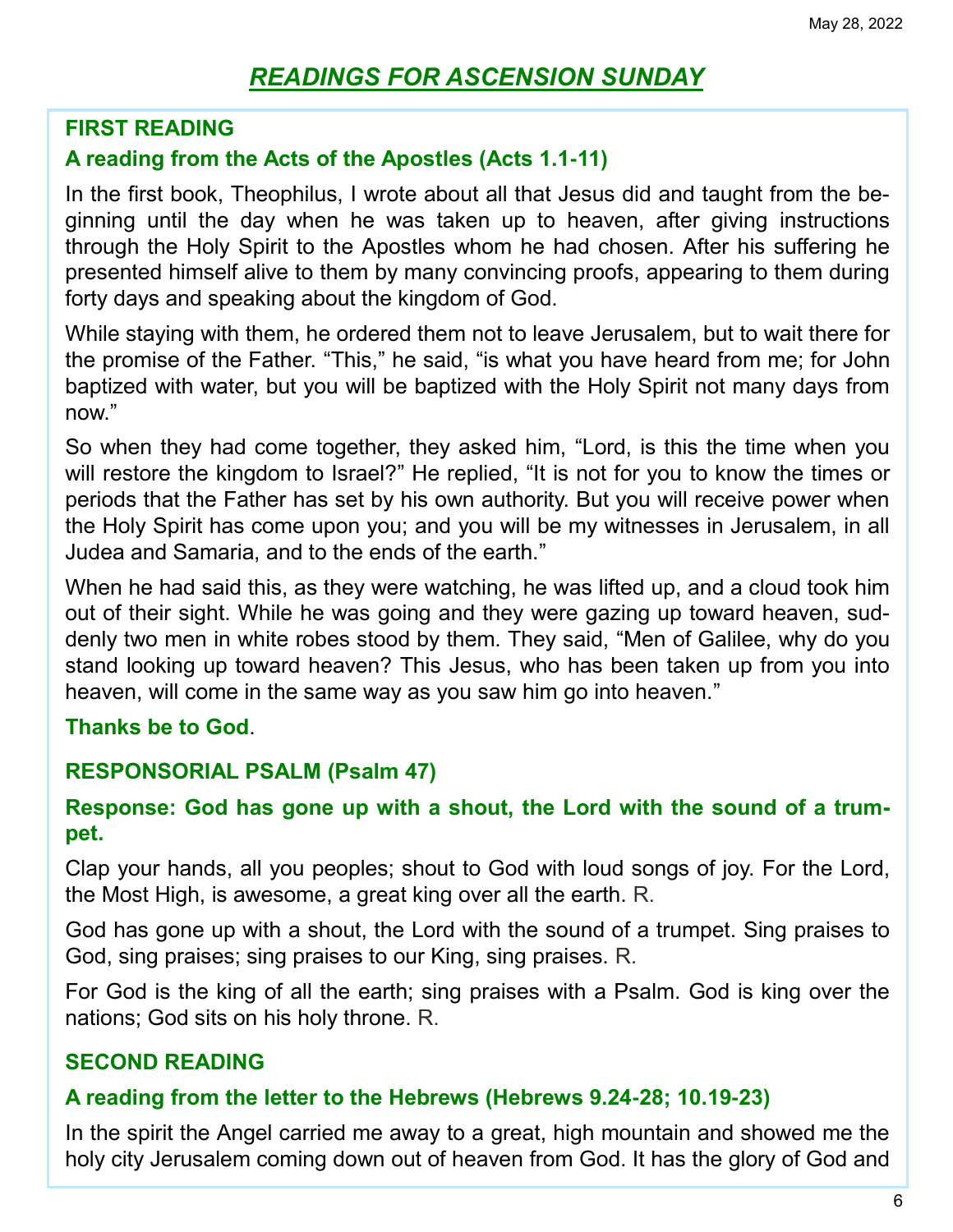a radiance like a very rare jewel, like jasper, clear as crystal.

It has a great, high wall with twelve gates, and at the gates twelve Angels, and on the gates are inscribed the names of the twelve tribes of the children of Israel; on the east there were three gates, on the north three gates, on the south three gates, and on the west three gates. And the wall of the city has twelve foundations, and on them are the twelve names of the twelve Apostles of the Lamb.

I saw no temple in the city, for its temple is the Lord God the Almighty and the Lamb. And the city has no need of sun or moon to shine on it, for the glory of God is its light, and its lamp is the Lamb.

#### **Thanks be to God**

#### **GOSPEL ACCLAMATION**

#### **Alleluia. Alleluia.**

Go, make disciples of all nations; I am with you always, to the end of the age.

#### **Alleluia.**

### **GOSPEL READING**

#### **A reading from the Gospel according to Luke (Luke 24.44-53)**

Jesus said to the disciples, "These are my words that I spoke to you while I was still with you — that everything written about me in the Law of Moses, the Prophets, and the Psalms must be fulfilled."

Then he opened their minds to understand the Scriptures, and he said to them, "Thus it is written, that the Christ is to suffer and to rise from the dead on the third day, and that repentance and forgiveness of sins is to be proclaimed in his name to all nations, beginning from Jerusalem. You are witnesses of these things.

"And see, I am sending upon you what my Father promised; so stay here in the city until you have been clothed with power from on high."

Then he led them out as far as Bethany, and, lifting up his hands, he blessed them. While he was blessing them, he withdrew from them and was carried up into heaven. And they worshipped him, and returned to Jerusalem with great joy; and they were continually in the temple blessing God.